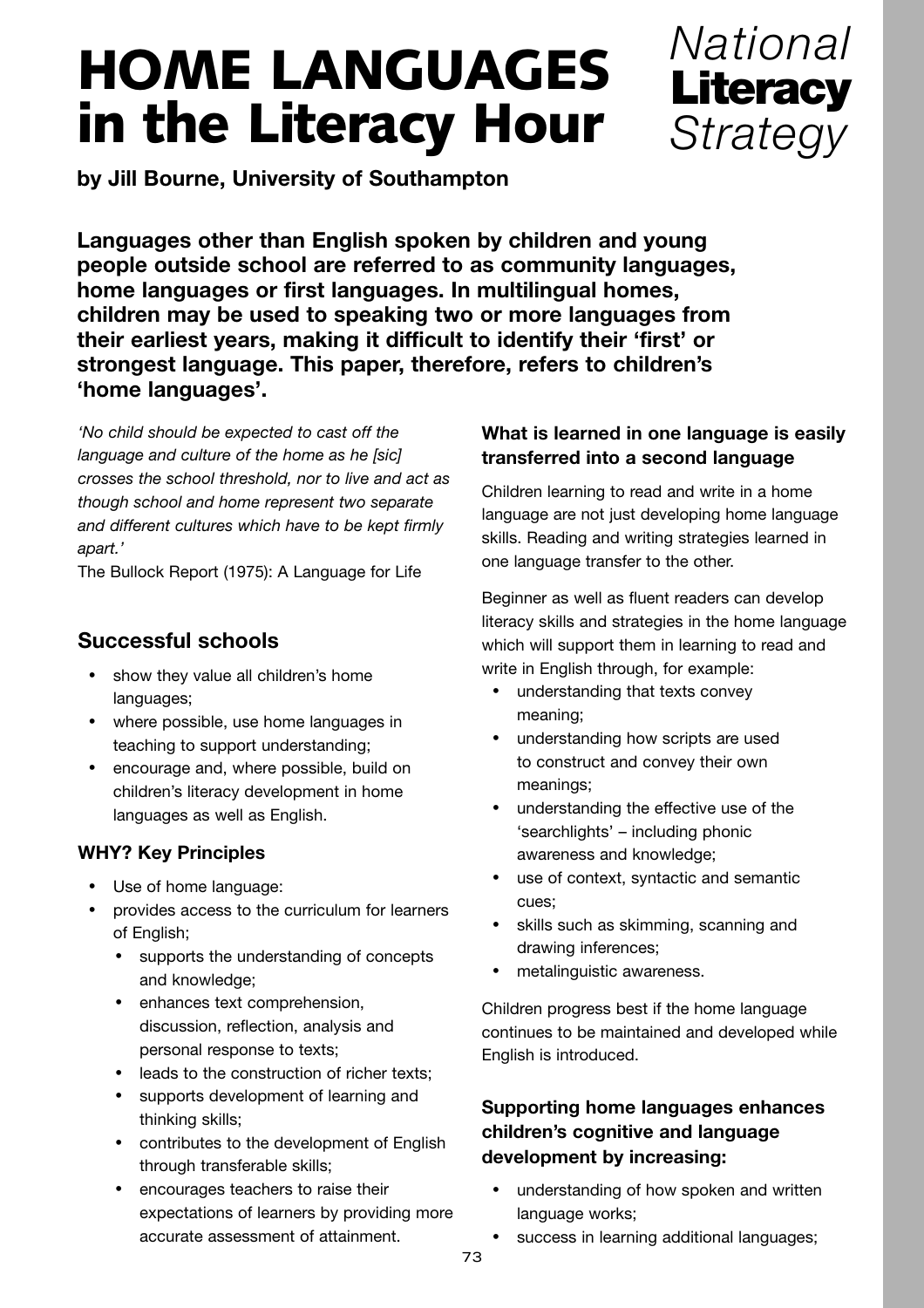- increases children's overall levels of attainment;
- **improves metalinguistic awareness of** *all* **children.**

The use of the home language encourages children to be active learners, to participate in lessons and to develop their thinking skills.

*'My mother taught me to decode text in Bengali very early using phonic skills. As I was already a competent speaker of Bengali I was able to operate on the semantic and syntactic level with comparative ease. Reading in Bengali made sense to me. My literacy development in Hindi was interesting, linguistically speaking. It demonstrated clearly how knowledge and skills are transferable between languages … My mother used the same processes and principles as with Bengali to teach me Hindi. As Hindi shared a common lexis with my other languages it was not difficult for me to extend my vocabulary in Hindi; decoding words in Hindi made sense to me … The story of my learning to read in English (which was my third language at this stage) may appear quite simple at one level. Learning the alphabet followed a singsong pattern and was accompanied by vowel practice – for example, "The cat sat on the mat" – to decode simple words. My mother used the same method of teaching me the grapho-phonic principles in English as she had in Bengali and Hindi. I felt secure with the process. I remember that learning and applying these skills, albeit differently, was not a problem at all.'* 

Manjula Datta (2000) 'Bilinguality and Literacy', *Continuum* (p. 5)

## **There is a positive effect on learners' identity, self-concept and self-esteem, increasing their chances of successful learning.**

Where a first language is given real status in the classroom:

- new arrivals settle in more readily;
- children participate more actively and confidently;
- children draw on all their language and

literacy knowledge in order to learn;

- teachers are able to recognise children's full range of strengths; this improved assessment raises expectations and improves planning for teaching;
- parents and community are encouraged to participate in their children's education;
- understanding between different ethnic groups improves.

# **How?**

Developing bilingual learners need:

- recognition of the role played by home languages in the development of English;
- a welcoming environment in which they feel confident in participating;
- enhanced opportunities for speaking and listening in home languages;
- to see multilingual print in the school environment;
- effective models of spoken and written languages;
- high quality, culturally relevant visual aids and resources;
- bilingual teachers and/or teaching assistants;
- detailed profiling of their continuing linguistic development in English and other languages to enable further planning and target setting.

Ways of using home language(s) as a regular and key teaching strategy will differ depending on the school intake and context, where:

- bilingual teachers/teaching assistants share the home language of most of the children in the class and enable teaching and learning using home language as well as English;
- bilingual teachers/teaching assistants share the home language of some of the pupils in the class and support creation of policy and practice which encourages all children to use and share their languages and scripts;
- no adults share the home languages of bilingual learners but all languages and literacies are explicitly welcomed and *put to use for learning* in the classroom through the organisation of talk partners, in role play, 'hotseating', collaborative groupwork,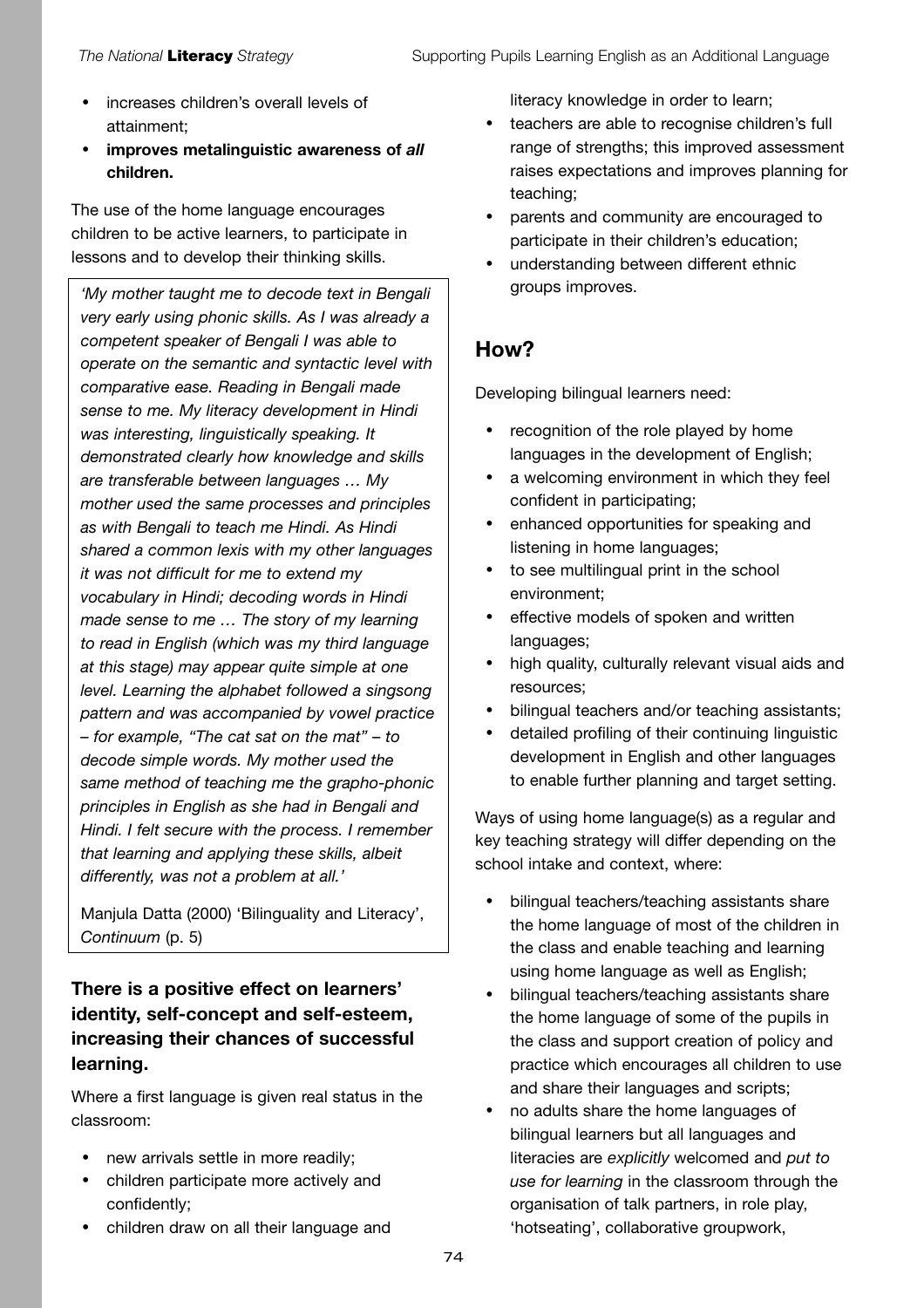organisation of the 'writing area'; with the addition of books in other languages and dual languages, bilingual wordcharts and alphabets, dictionaries, bilingual visitors and relevant excursions.

# **Using home languages to support the Literacy Hour**

*'EAL learners who already know the sound system of another language and the principles of phonology and spelling can bring that awareness to bear when learning to read and write in English … Managed carefully, talking about literacy in languages other than English can help EAL pupils to identify points of similarity and difference between languages at word, sentence and text level.'* (DfEE 1998, p. 107)

# **Early literacy**

**Children's home** language can be used to:

- teach a love of books, stories and poetry through the stronger language;
- provide pre-teaching before the class Literacy Hour (talking through shared reading and shared writing);
- revisit texts used for shared and guided reading;
- prompt and praise during shared and guided work;
- encourage discussion and personal response during shared and guided work;
- increase participation and ownership during independent work;
- compare scripts and phonic correspondences;
- develop fine motor control in sharing known scripts;
- teach phonological awareness, using puppets and drama;
- compare phonic cues;
- construct meaningful sentences for early writing, based on children's own interests and experiences;
- maintain and develop children's literacy skills already developed in the home language.

#### **Key Stage 1 Example**

*Before the Literacy Hour, a bilingual teaching assistant and children talk through the pictures and summarise the story of a Big Book in the home language. During shared reading with the whole class, the class teacher and teaching assistant work collaboratively, with the teaching assistant prompting, encouraging participation, explaining, translating and responding to pupils' comments in home language. Due to joint planning and a clear shared understanding of the objectives, the input enhances learning rather than detracting from the teacher's input. During guided teading, the bilingual assistant prompts for cueing strategies in home language, but accepts whichever language the children wish to use in participating, translating as necessary for other children in the group who do not share the language. On another day during shared writing, children use partner talk in shared home languages for oral composition and contribute to whole-class discussion in preferred language. In the graphic area, children are encouraged to examine and practise writing letters in a home language, developing fine motor control using a range of different materials. In a later lesson, comparing alphabets will help them understand further how spoken language is represented in symbols.* 

*'Billy's language background included Thai, his mother's language, and English, spoken by his father … His mother was making efforts to teach him the alphabet in Thai – using a booklet with brightly coloured pictures – as well as English. But she was concerned that, at the age of four, he was not keen on writing at home. Billy did not often choose to write in the nursery either … However, Billy's mother told us that he became enthusiastic at home when she wrote letters to the family in Thai. He would … write symbols on his own sheet of paper. So Billy's mother sat in the nursery one morning, writing several lines addressed to Billy's grandmother in Thai. Billy sat alongside her with his own airletter form, which he filled with symbols and lines in several colours. … Later that morning [unusually] Billy spent about fifteen minutes in the nursery's writing area, at the table where the airletter event had taken place … He produced a number*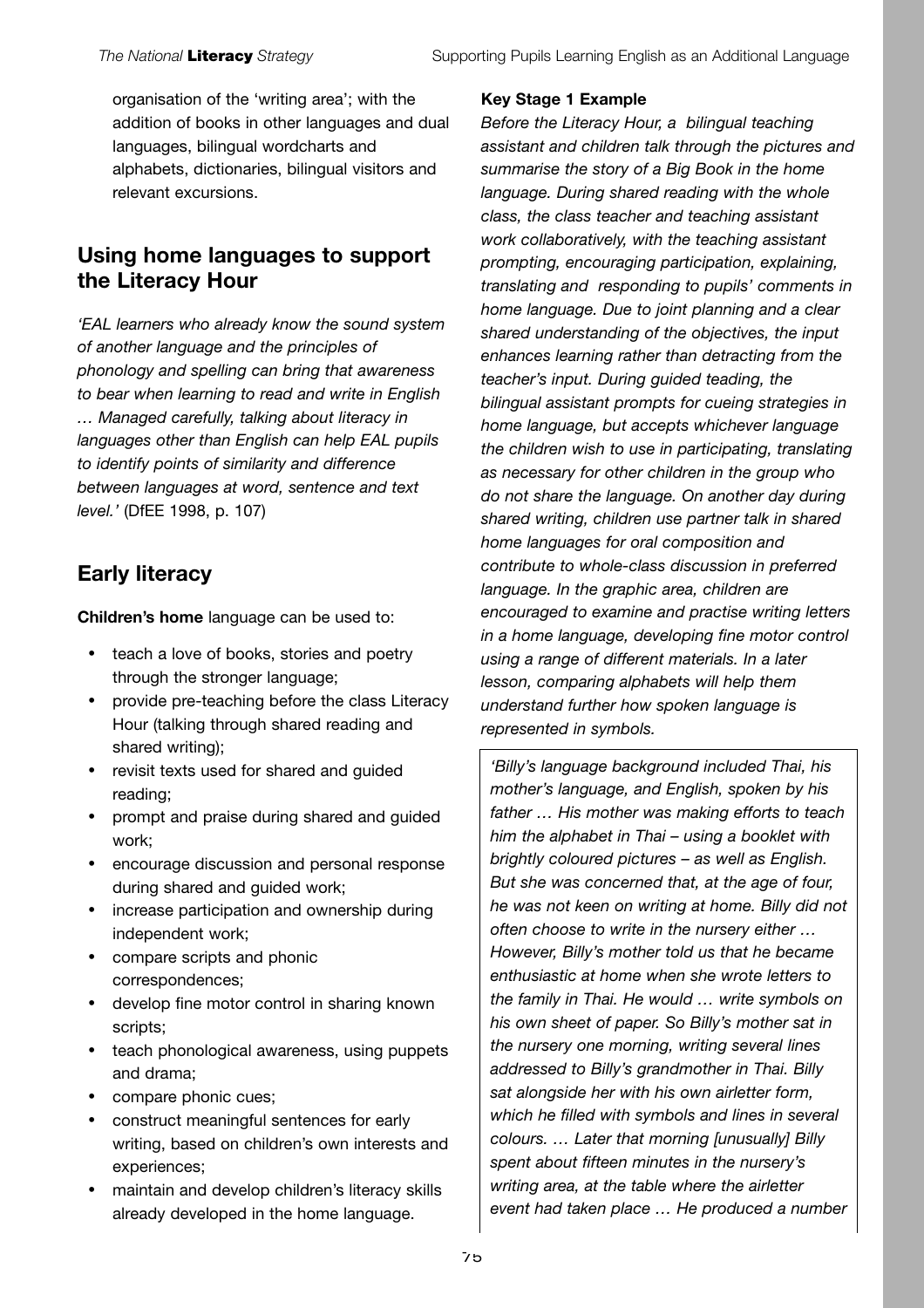*of symbols including some which were quite complex and resembled his mother's Thai writing'* (Kenner, 2001). Following this episode, Billy became a more enthusiastic writer, both at home and in the nursery.

# **More fluent readers and writers**

Home language can be used to develop higherorder literacy and cognitive skills, with or without an adult who shares the home language.

At text level:

- discussing characterisation or cause and effect;
- making predictions;
- drawing inferences;
- discussing personal responses;
- planning their own writing.

At sentence and word level:

- focusing on sentence structure;
- comparing grapho-phonemic correspondences;
- comparing vocabulary items and word choices, etc.;
- enhancing their writing by selecting vocabulary from home language for impact.

**Key Stage 2 Example (Classroom observation)**  *'The teacher reads an extract from a West African story as part of the Literacy Hour. In independent writing, pairs of children plan and write a similar story, using other languages as well as English. In guided writing, teacher and children compare and analyse the construction of their texts and different effects created in different languages'* (Gravelle 2000).

#### **Extracts from an account of observation of classroom practice**

*During shared reading of a story from West Africa, children explored strategies for working out the meaning of Yoruba words and their impact upon the reader … During sentence level work, the teacher explored how those words and phrases fit into English syntax, and where they did not. Pupils were encouraged to formulate sentences which included words from their own home languages and to consider the*

*impact … During shared writing, the teacher scribed a similar story using pupil contributions which encouraged the application of learning from shared reading and sentence level work … During independent writing, the children worked in pairs to plan and write a similar story, using home languages as well as English to support their discussion.*

### **Use of bilingual adults**

**Teachers and bilingual adults need to work in partnership to ensure that the expertise is used effectively. In addition to teaching, bilingual adults can:**

- **plan with class teachers** opportunities for the effective use of home language to meet the learning objectives at different points in the lesson; for example, in introducing a topic, reinforcing concepts, reviewing, capturing children's attention, giving praise, marking a change of topic, marking a change from formal to informal talk, to gain rapport with a child, etc.;
- **work with class teachers to assess learning as well as progress made by bilingual learners;**
- **support the teachers in constructing a profile of the children's proficiency and abilities in home language as well as English;**
- **use home language to discuss with pupils their progress and personal targets;**
- **engage parents/carers in discussions about children's progress and attainment, learning targets and parental involvement in children's learning;**
- **support the teachers in finding** out about home reading and writing practices, so that the teacher can build on home experiences;
- **contribute to teacher knowledge of** the ways in which the other languages differ in form and function from English *(for example in word order – the verb comes in the final position in a sentence in Bengali and Punjabi; or in pointing out areas where vocabulary can cover a wider range of meaning, e.g. 'aangadi' in Gujarati refers to toes as well as fingers; identifying phonemes that do not exist in first*